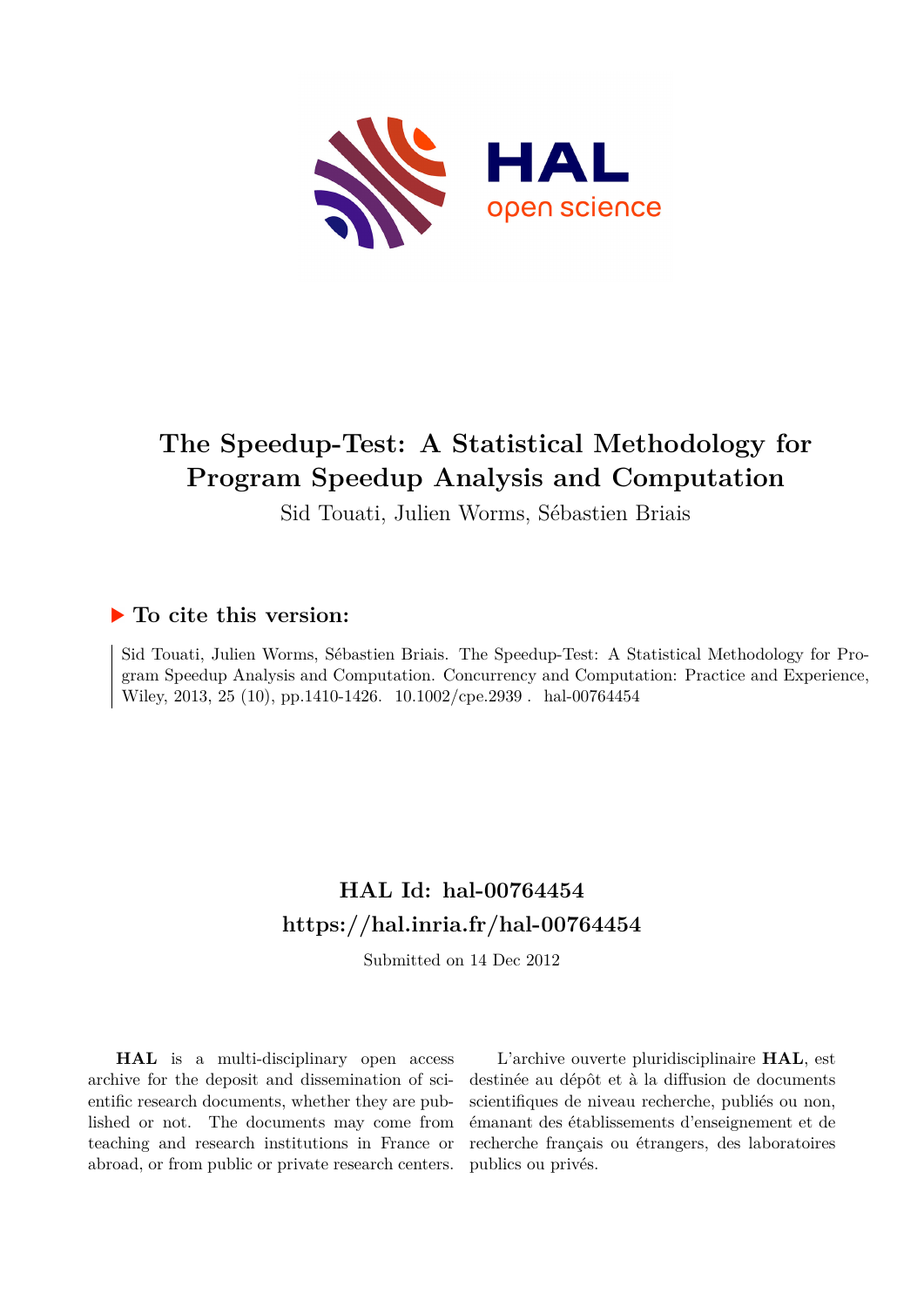# The Speedup-Test: A Statistical Methodology for Program Speedup Analysis and Computation

Sidi TOUATI, Julien WORMS, Sébastien BRIAIS

May 2012

#### Abstract

In the area of high performance computing and embedded systems, numerous code optimisation methods exist to accelerate the speed of the computation (or optimise another performance criteria). They are usually experimented by doing multiple observations of the initial and the optimised execution times of a program in order to declare a speedup. Even with fixed input and execution environment, program execution times vary in general. Hence different kinds of speedups may be reported: the speedup of the average execution time, the speedup of the minimal execution time, the speedup of the median, etc. Many published speedups in the literature are observations of a set of experiments. In order to improve the reproducibility of the experimental results, this article presents a rigorous statistical methodology regarding program performance analysis. We rely on well known statistical tests (Shapiro-wilk's test, Fisher's Ftest, Student's t-test, Kolmogorov-Smirnov's test, Wilcoxon-Mann-Whitney's test) to study if the observed speedups are statistically significant or not. By fixing  $0 < \alpha < 1$  a desired risk level, we are able to analyse the statistical significance of the average execution time as well as the median. We can also check if  $\mathbb{P}[X > Y] > \frac{1}{2}$ , the probability that an individual execution of the optimised code is faster than the individual execution of the initial code. In addition, we can compute the confidence interval of the probability to get a speedup on a randomly selected benchmark that does not belong to the initial set of tested benchmarks. Our methodology defines a consistent improvement compared to the usual performance analysis method in high performance computing. We explain in each situation what are the hypothesis that must be checked to declare a correct risk level for the statistics. The Speedup-Test protocol certifying the observed speedups with rigorous statistics is implemented and distributed as an open source tool based on R software.

keywords: Program performance evaluation and analysis, code optimisation, statistics.

## 1 Introduction

The community of program optimisation, code performance evaluation, parallelisation and optimising compilation has published since many decades numerous research and engineering articles in major conferences and journals. These articles study efficient algorithms, strategies and techniques to accelerate program execution times, or optimise other performance metrics : Million Instructions Per Second (MIPS), code size, memory footprint, energy/power consumption, Giga Floating Point Operations Per Second (GFLOPS), etc. The efficiency of a code optimisation technique is generally published according to two principles, not necessarily disjoint. The first principle is to provide a mathematical proof given a theoretical model that the published code optimisation method is correct or/and efficient: this is the hardest part of research in computer science, since if the theoretical model is too simple, it would not represent real world, and if the model is too close to real world, mathematics become too complex to digest. A second principle for code optimisation in general is to propose and implement a code transformation technique and to practice it on a set of chosen benchmarks in order to evaluate its efficiency. This article concerns this last point: how can we use rigourous statistics to compare between the performances of two versions of the same program.

What makes a binary program execution time vary on a modern multicore processor, even if we use the same data input, the same binary, the same execution environment? Here are some factors:

1. Intrinsic factors to the program itself: synchronisation functions, OS calls, etc.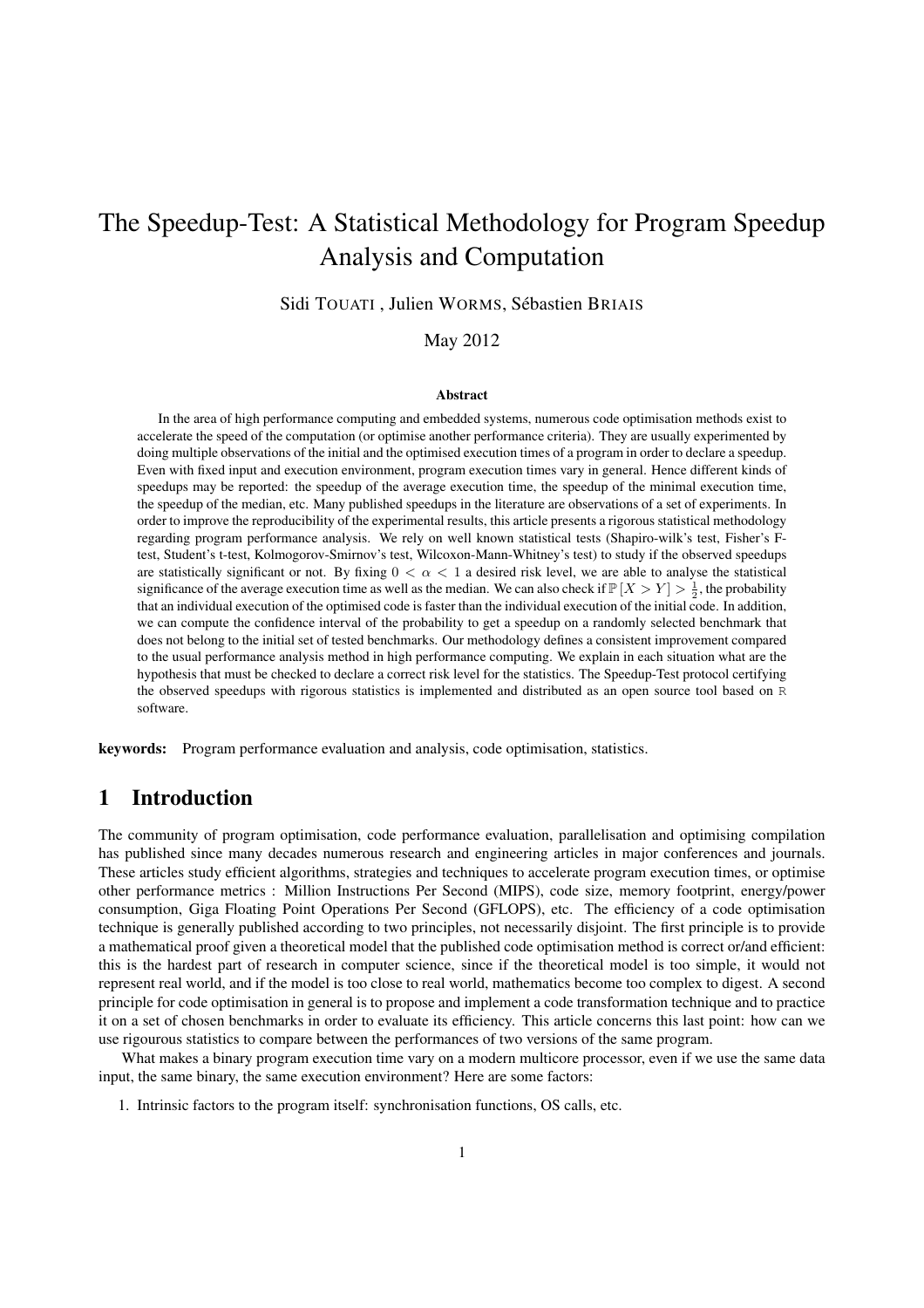- 2. Factors related to the execution environment: loaded machine, starting stack address in the memory, variable CPU frequency, dynamic voltage scaling, thread pinning on cores, etc.
- 3. Factors related to the processor micro-architecture: cache effects, out of order execution, automatic data prefetching, speculative execution, branch prediction, etc.
- 4. Factors related to the performance measurement: noise of measuring, imprecision of the measurement, etc.

It is very difficult to control the complex combination of all the above influencing factors, especially on a supercomputer where the user is not allowed to have a root access to the machine.

The community of high performance computing and simulation sometimes suffers from a difficulty in reproducing exactly the experimental scores. One of the multiple reasons is the variation of execution times of the same program given the same input and the same experimental environment. With the massive introduction of multicore architectures, we observe that the variations of execution times become exacerbated because of the complex dynamic features influencing the execution [1]. Consequently, if you execute a program (with a fixed input and experimental environment) n times, it is possible to obtain n distinct execution times. The mistake is to always assume that these variations are minor, and are stable in general. The variations of execution times is something that we observe everyday, we cannot neglect them, but we can analyse them statistically with rigorous methodologies. An usual behaviour in the community is to replace all the n execution times by a single value, such as the minimum, the mean, the median or the maximum, losing important data on the variability and prohibiting to make statistics.

This article presents a rigourous statistical protocol to compare between the performances of two code versions of the same application. While we consider in the article that a performance of a program is measured by its execution time, our methodology is general and can be applied to other metrics of performance (energy consumption for instance). It is important however to notice that our methodology applies for a *continuous* model of performance, not a discrete model. In a continuous model, we do not exclude integer values for measurements (that may be observed because of sampling), but we consider them as continuous data. We must also highlight that the name Speedup-Test does not rely on the usual meaning of statistical testing. Here, the term *Test* in the Speedup-Test title is employed because our methodology makes intensive usage of proved statistical tests, we do not define a new one.

Our article is organised as follows. Section 2 defines the background and notations needed in this document. Section 3 describes the core of our statistical methodology for the performance comparison between two code versions. Section 4 shows how we can estimate the chance that the code optimisation would provide a speedup on a program not belonging to the initial sample of benchmarks used for experiments.. Section 5 gives a quick overview on the free software we released for this purpose, called SpeedupTest. Section 6 describes some test cases and experiments using SpeedupTest. Section 7 discusses some related work before we conclude. In order to improve the fluidity and the readability of the article, we detailed some notions in the appendix making the document self contained.

### 2 Background and notations

Let  $C$  be an initial code, let  $C'$  be a transformed version after applying the program optimisation technique. Let I be a fixed data input for the programs C and C'. If we execute the program  $C(I)$  *n* times, it is possible that we obtain *n* distinct execution times. Let X be the random variable representing the execution time of  $\mathcal{C}(I)$ . Let  $\mathcal{X} = \{x_1, \dots, x_n\}$ be a sample of observations of X, *i.e* the set of the observed execution times when executing  $\mathcal{C}(I)$  *n* times. The transformed code  $C'$  can be executed m times with the *same* data input I producing m execution times too. Similarly, let Y be the random variable representing its execution time. Let  $\mathcal{Y} = \{y_1, \dots, y_m\}$  be a sample of obervations of Y, it contains the m observed execution times of the code  $\mathcal{C}'(I)$ .

The theoretical mean of X and Y are noted  $\mu_X$  and  $\mu_Y$  respectively. The theoretical medians of X and Y are noted med(X) and med(Y). The theoretical variances are noted  $\sigma_X^2$  and  $\sigma_Y^2$ . The cumulative distribution functions (CDF) are noted  $F_X(a) = \mathbb{P}[X \le a]$  and  $F_Y(a) = \mathbb{P}[Y \le a]$ , where  $\mathbb{P}[X \le a]$  is the notation used for the probability that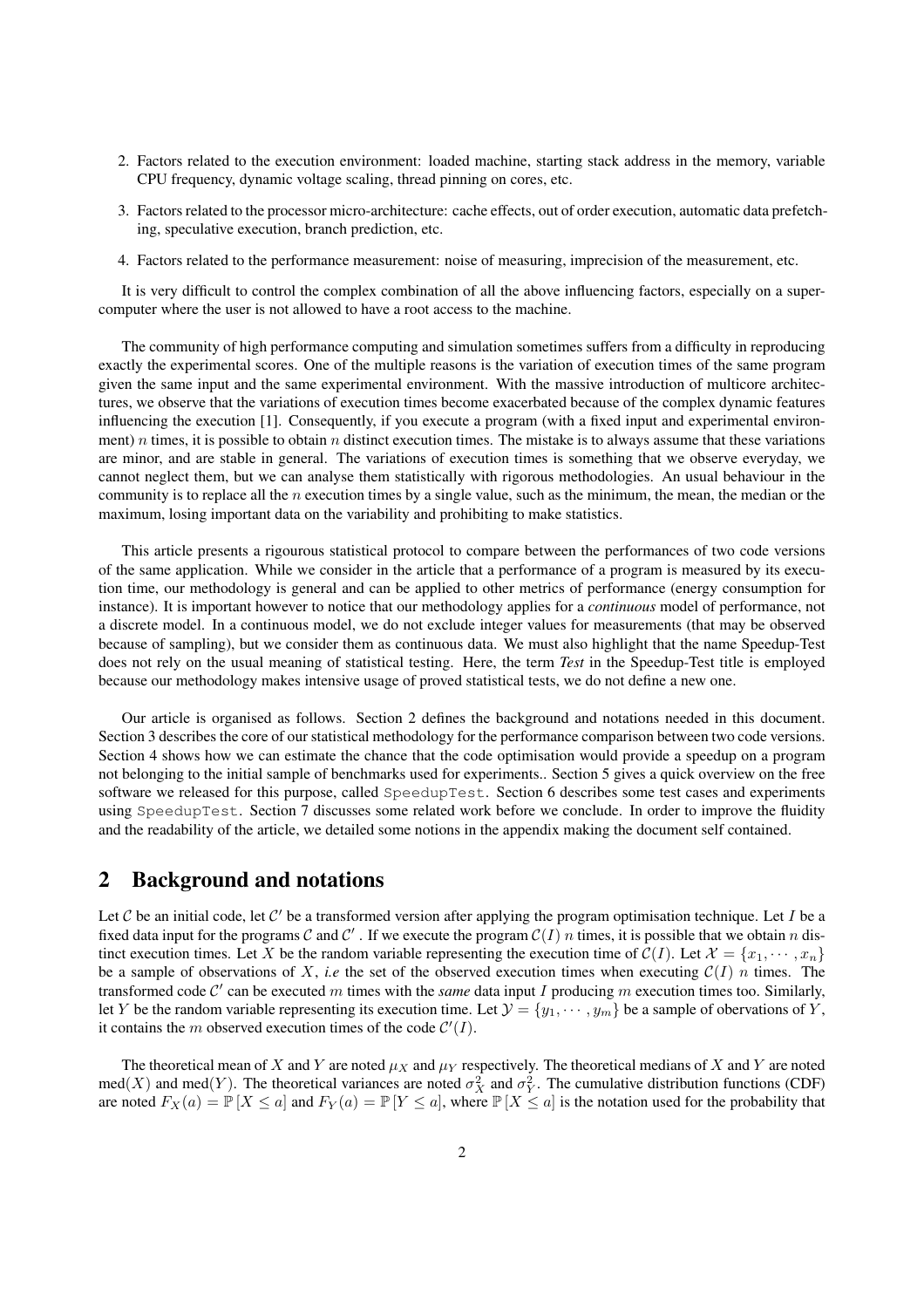$X \le a$ . The probability density functions are noted  $f_X(x) = \frac{dF_X(x)}{dx}$  and  $f_Y(y) = \frac{dF_Y(y)}{dy}$ .

Since X and Y are two samples, their sample means are noted  $\bar{X} = \frac{1}{n} \sum_{i=1}^{n} x_i$  and  $\bar{Y} = \frac{1}{m} \sum_{i=1}^{m} y_i$  respectively. The sample variances are noted  $s_X^2$  and  $s_Y^2$ . The sample medians of X and Y are noted  $\overline{med}(X)$  and  $\overline{med}(Y)$ .

After collecting X and Y (the sets of execution times of the codes  $C(I)$  and  $C'(I)$  respectively for the same data input *I*), a simple definition of the speedup [2] sets it as  $\frac{X}{Y}$ . In reality, since X and Y are random variables, the definition of a speedup becomes more complex. Ideally, we must analyse the probability density functions of  $X, Y$ and  $\frac{X}{Y}$  to decide if an observed speedup is statistically significant or not. Since this is not an easy problem, multiple sorts of observed speedups are usually reported in practice to simplify the performance analysis:

1. The observed speedup of the minimal execution times:

$$
\text{spmin}(\mathcal{C}, I) = \frac{\min_i x_i}{\min_j y_j}
$$

2. The observed speedup of the mean (average) execution times:

$$
\text{spmean}(\mathcal{C}, I) = \frac{\bar{X}}{\bar{Y}} = \frac{\sum_{1 \le i \le n} x_i}{\sum_{1 \le j \le m} y_j} \times \frac{m}{n}
$$

3. The observed speedup of the median execution times:

$$
\text{spmedian}(\mathcal{C}, I) = \frac{\overline{\text{med}}(X)}{\overline{\text{med}}(Y)}
$$

Usually, the community publishes the best speedup among those observed, without any guarantee of reproducibility. Below our opinions on each of the above speedups:

- Regarding the observed speedup of the minimal execution times, we do not advise to use it for many reasons. Appendix A of [3] explains why using the observed minimal execution time is not a fair choice regarding the chance of reproducing the result.
- Regarding the observed speedup of the mean execution time, it is well understood in statistical analysis but remains sensitive to outliers. Consequently, if the program under optimisation study is executed few times by an external user, the latter may not able to observe the reported average. However, the average execution time is commonly accepted in practice.
- Regarding the observed speedup of the median execution times, it is the one that is used by the SPEC organisation [4]. Indeed, the median is a better choice for reporting speedups, because the median is less sensitive to outliers. Furthermore, some practical cases show that the distribution of the execution times are skewed, making the median a better candidate for summarising the execution times into a single number.

The previous speedups are defined for a single application with a fixed data input  $C(I)$ . When multiple benchmarks are tested, we are sometimes faced to the need of reporting an *overall speedup* for the whole set of benchmarks. Since each benchmark may be very different from each other or may be of distinct importance, sometimes a weight  $W(C_i)$ is associated to a benchmark  $C_j$ . After running and measuring the speed of every benchmark (with multiple runs of the same benchmark), we define ExecutionTime( $\mathcal{C}_j, I_j$ ) as the considered execution time of the code  $C_j$  having  $I_i$  as data input. ExecutionTime( $C_j, I_j$ ) replaces all the observed execution times of  $C_j(I_j)$  with one of the usual functions (mean, median, min) *i.e.*, the mean or the median or the min of the observed execution times of the code  $C_i$ . The overall observed speedup of a set of  $b$  benchmarks is defined by the following equation:

$$
S = \frac{\sum_{j=1,b} W(C_j) \times \text{ExecutionTime}(C_j, I_j)}{\sum_{j=1,b} W(C_j) \times \text{ExecutionTime}(C'_j, I_j)}
$$
(1)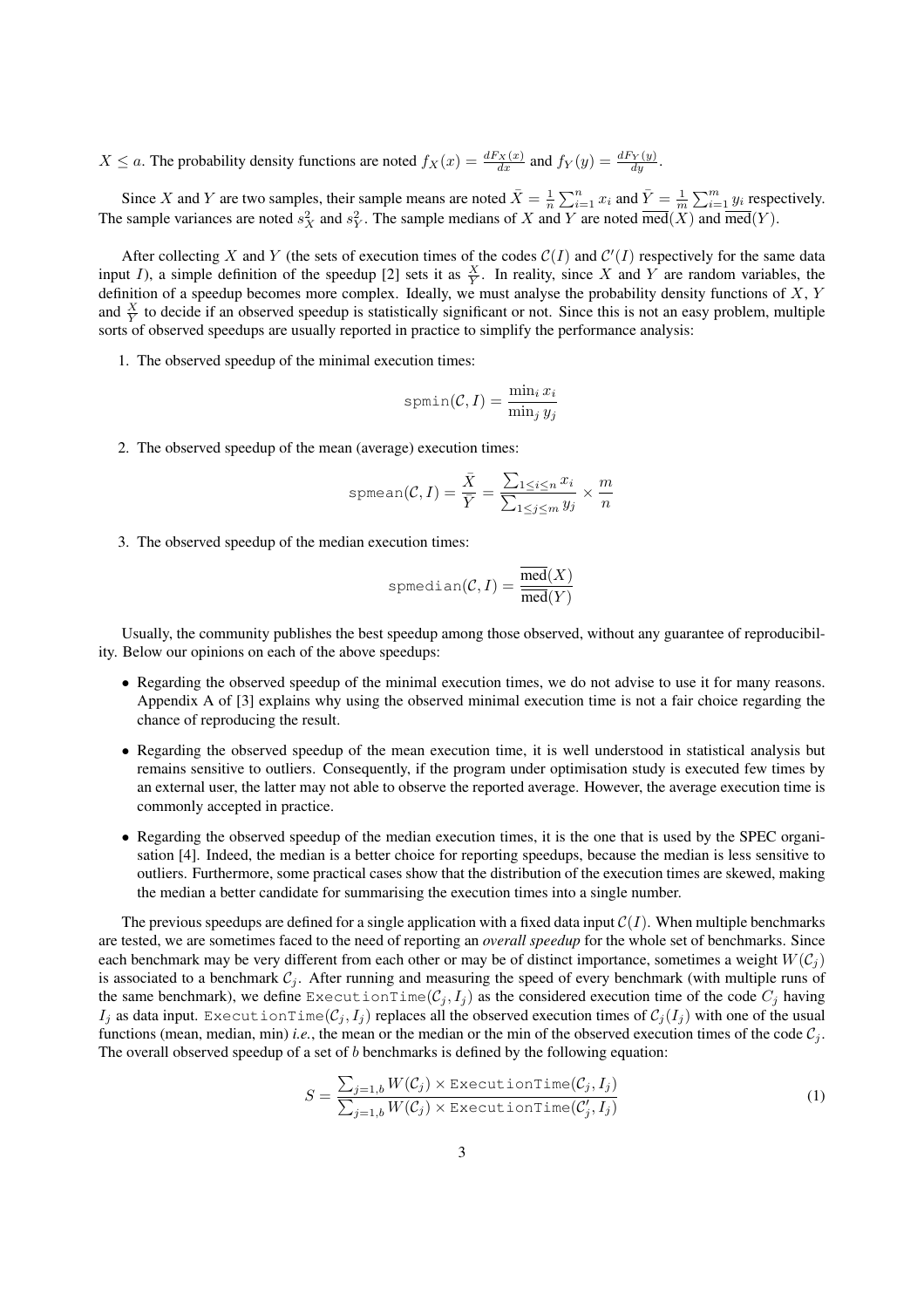This speedup is a global measure of the acceleration of the execution time. Alternatively, some users prefer to consider G the *overall gain*, which is a global measure of how much (in percentage) the overall execution time has been reduced:

$$
G = 1 - \frac{\sum_{j=1,b} W(C_j) \times \text{ExecutionTime}(C'_j, I_j)}{\sum_{j=1,b} W(C_j) \times \text{ExecutionTime}(C_j, I_j)} = 1 - \frac{1}{S}
$$
(2)

Depending on which function has been used to compute ExecutionTime( $\mathcal{C}_j, I_j$ ), we speak about the overall speedup and gain of the average execution time, median execution time or minimal observed execution time.

All the above speedups are observation metrics based on samples that do not guarantee their reproducibility since we are not sure about their statistical significance. The next section studies the question for the average and median execution times. Studying the statistical significance of the speedup of the minimal execution time remains a difficult open problem in non parametric statistical theory (unless the probability density function is known, which is not the case in practice).

# 3 Analysing the statistical significance of the observed speedups

The observed speedups are performance numbers observed once (or multiple times) on a sample of executions. Does this mean that other executions would conclude with similar speedups ? How can we be sure about this question if no mathematical proof exists, and with which confidence level ? This section answers this question and shows that we can test if  $\mu_X > \mu_Y$  and if  $\text{med}(X) > \text{med}(Y)$ . For the rest of this section, we define  $0 < \alpha < 1$  as the risk (probability) of error, which is the probability of announcing a speedup that does not exist really (even if it is observed on a sample). Conversely,  $(1 - \alpha)$  is the usual confidence level. Usually,  $\alpha$  is a small value (for instance  $\alpha = 5\%$ ).

The reader must be aware that in statistics, the risk of error is included in the model, so we are not always able to decide between two contradictory situations (contrary to logic where a quantity cannot be true and false in the same time). Furthermore, the abuse of language defines  $(1 - \alpha)$  as a confidence level, while this is not exactly true in the mathematical sense. Indeed, there are two types of risks when we use statistical tests; Appendix A describes these two risks and discusses the notion of confidence level. Often, we say that a statistical test (normality test, Student's test, etc.) concludes favourably by a confidence level  $(1 - \alpha)$  because it didn't succeed to reject the tested hypothesis with a risk level equal to  $\alpha$ . When a statistical test does not reject an hypothesis with a risk equal to  $\alpha$ , there is usually no proof that the contrary is true with a confidence level of  $(1 - \alpha)$ . This way of reasoning is admitted for all statistical tests since in practice it works well.

#### 3.1 The speedup of the observed average execution time

Having two samples X and Y, deciding if  $\mu_X$  the theoretical mean of X is higher than  $\mu_Y$  the theoretical mean of Y with a confidence level  $1 - \alpha$  can be done thanks to the Student's t-test [5]. In our situation, we use the one-sided version of the Student's t-test and not the two sided version (since we want to check whether the mean of  $X$  is higher than the mean of Y, not to test if they are simply distinct). Furthermore, the observation  $x_i \in \mathcal{X}$  does not correspond to another observation  $y_j \in \mathcal{Y}$ , so we use the unpaired version of the Student's t-test.

#### 3.1.1 Remark on the normality of the distributions of  $X$  and  $Y$

The mathematical proof of the Student's t-test is valid for Gaussian distributions only  $[6, 7]$ . If X and Y are not from Gaussian distributions (normal is synonymous to Gaussian), then the Student's t-test is known to stay robust for large samples (thanks to the central limit theorem), but the computed risk  $\alpha$  is not exact [7, 6]. If X and Y are not normally distributed and are small samples, then we cannot conclude with the Student's t-test.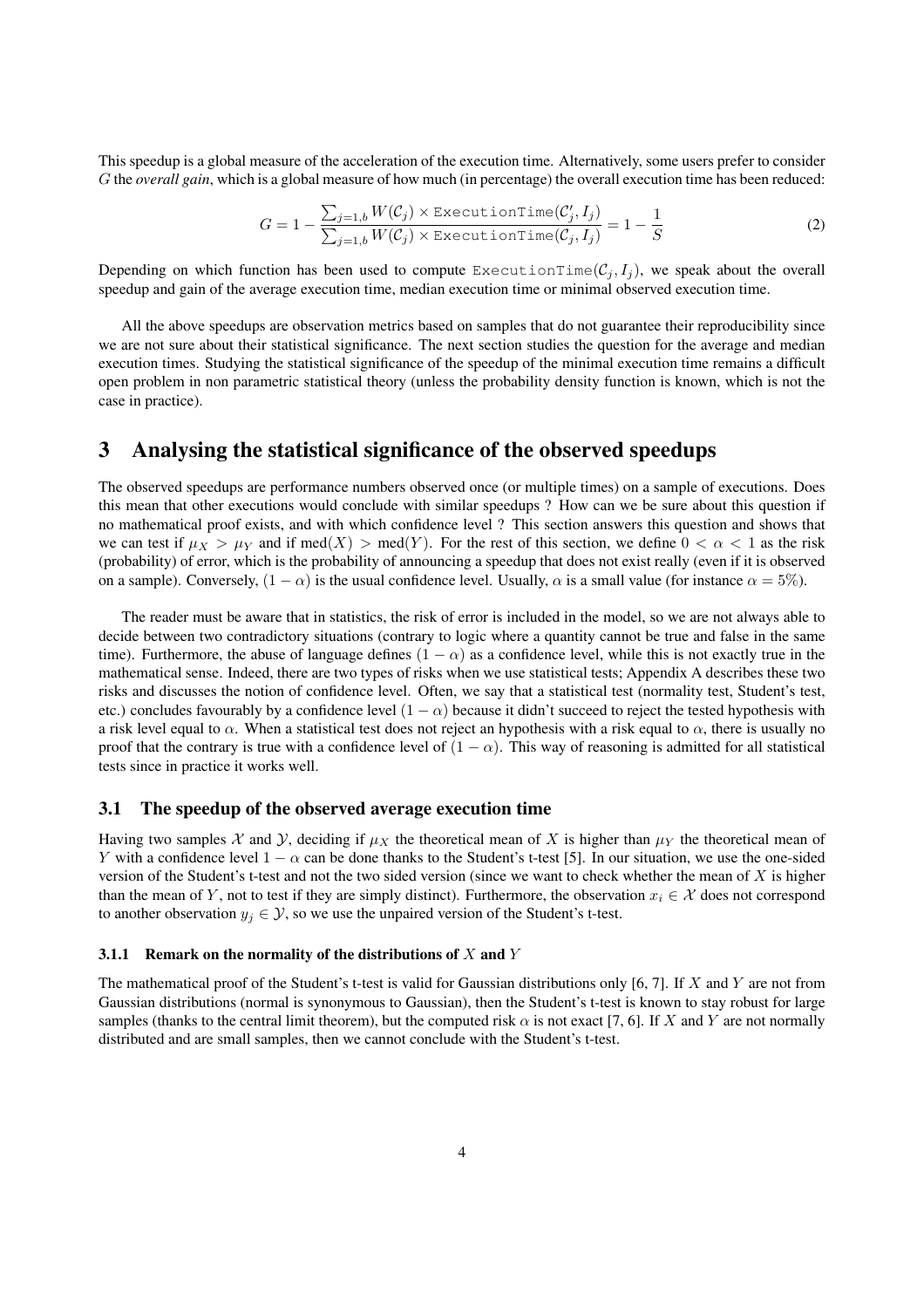#### 3.1.2 Remark on the variances of the distributions of  $X$  and  $Y$

In addition to the Gaussian nature of  $X$  and  $Y$ , the original Student's t-test was proved for populations with the same variance  $(\sigma_X^2 \approx \sigma_Y^2)$ . Consequently, we also need to check whether the two populations X and Y have the same variance by using the Fisher's F-test for instance. If the Fisher's F-test concludes that  $\sigma_X^2 \neq \sigma_Y^2$ , then we must use a variant of Student's t-test that considers Welch's approximation of the degree of freedom.

#### 3.1.3 The size needed for the samples  $X$  and  $Y$

The question now is to know what is a *large* sample. Indeed, this question is complex and cannot be answered easily. In [8, 5], a sample is said large when its size exceeds 30. However, that size is well known to be arbitrary, it is commonly used for a numerical simplification of the test of Student<sup>1</sup>. Note that  $n > 30$  is not a size limit needed to guarantee the robustness of the Student's t-test when the distribution of the population is not Gaussian, since the t-test remains sensitive to outliers in the sample. Appendix C in [3] gives a discussion on the notion of *large* sample. In order to set the ideas, let us consider that  $n > 30$  defines the size of large samples: some books devoted to practice [8, 5] write a limit of 30 between small ( $n \le 30$ ) and large ( $n > 30$ ) samples.

#### 3.1.4 Using the Student's t-test correctly

 $H_0$ , the null hypothesis that we try to reject (in order to declare a Speedup) by using Student's t-test, is that  $\mu_X \leq \mu_Y$ , with an error probability (of rejecting  $H_0$  when  $H_0$  is true, *i.e.* when there is no Speedup) equal to  $\alpha$ . If the test rejects this null hypothesis, then we can accept  $H_a$  the alternative hypothesis  $\mu_X > \mu_Y$  with a confidence level 1 − α (Appendix A explains the exact meaning of the term *confidence level* used in this article). The Student's t-test computes a p-value, which is the smallest probability of error to reject the null hypothesis. If p-value  $\lt \alpha$ , then the Student's t-test rejects  $H_0$  with a risk level lower than  $\alpha$ . Hence we can accept  $H_a$  with a confidence level  $(1 - \alpha)$ . Appendix A gives more details on hypothesis testing in statistics, and on the exact meaning of the confidence level.

As explained before, using correctly the Student's t-test is conditioned by:

- 1. If the two samples are large enough (say  $n > 30$  and  $m > 30$ ), using the Student's t-test is admitted but the computed risk level  $\alpha$  may not be preserved if the underlying distributions of X and Y are too far from being normally distributed (page 71 of [9]).
- 2. If one of the two samples is small (say  $n \leq 30$  or  $m \leq 30$ )
	- (a) If X or Y does not follow Gaussian distribution with a risk level  $\alpha$ , then we cannot conclude about the statistical significance of the observed speedup of the average execution time.
	- (b) If X and Y follow Gaussian distributions with a risk level  $\alpha$  then:
		- If X and Y have the same variance with a risk level  $\alpha$  (tested with Fisher's F-test) then use the original procedure of the Student's t-test.
		- If X and Y do not have the same variance with a risk level  $\alpha$  then use the Welch's version of the Student's t-test procedure.

The detailed description of the Speedup-Test protocol for the average execution time is illustrated in Figure 1.

The problem with the average execution time is its sensibility to outliers. Furthermore, the average is not always a good indicator of the observed execution time felt by the user. In addition, the test of Student has been proved only for Gaussian distributions, while it is rare in practice to observe them for program execution times [1]: the usage of the Student's t-test for non Gaussian distributions is admitted for large samples but the risk level is no longer guaranteed.

The median is generally preferable to the average for summarising the data into a single number. The next section shows how to check if the speedup of the median is statistically significant.

<sup>&</sup>lt;sup>1</sup>When  $n > 30$ , the Student distribution begins to be correctly approximated by the standard Gaussian distribution, allowing to consider z values instead of  $t$  values. This simplification is out of date, it has been made in the past when statistics used to use pre-computed printed tables. Nowadays, computers are used to numerically compute real values of all distributions, so we do no longer need to simplify the Student's t-test for  $n > 30$ . For instance, the current implementation of the Student's t-test in the statistical software R does not distinguish between small and large samples, contrary to what is explained in [5, 8].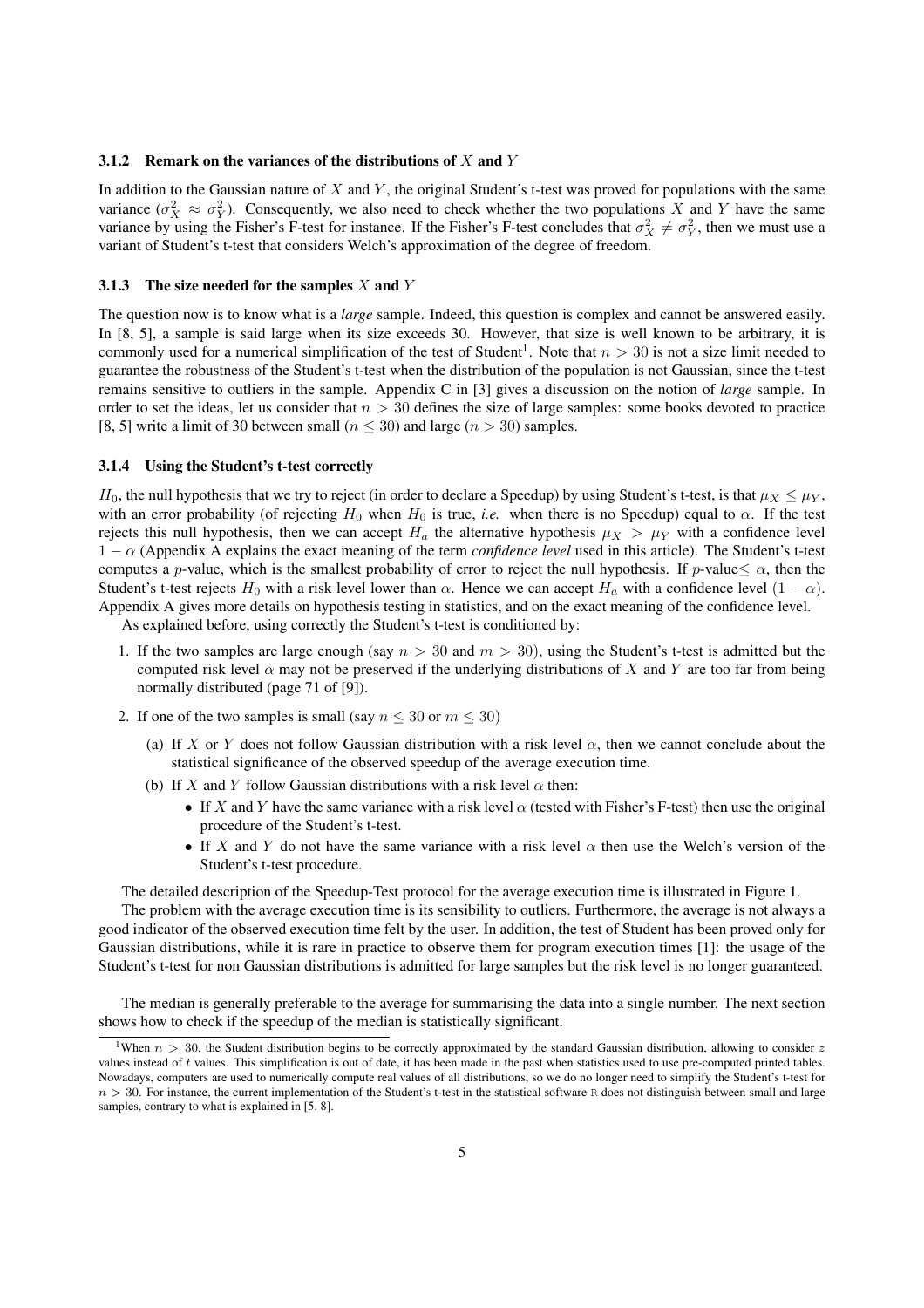

Figure 1: The Speedup Test for the Average Execution Time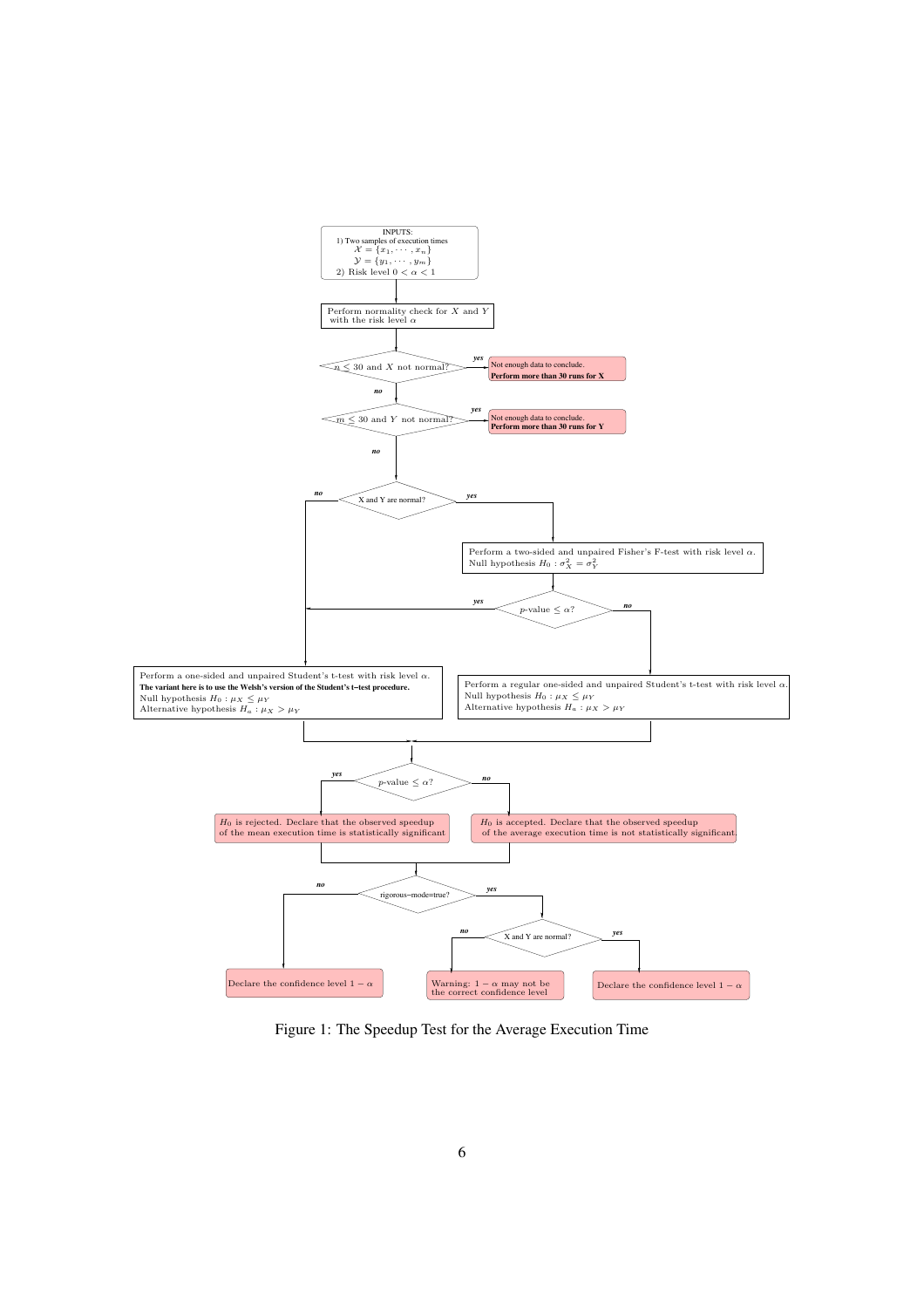#### 3.2 The speedup of the observed median execution time, as well as individual runs

This section presents the Wilcoxon-Mann-Whitney [9] test, a robust statistical test to check if the median execution time has been reduced or not after a program transformation. In addition, the statistical test we are presenting checks also whether  $\mathbb{P}[X>Y] > 1/2$ , as is proved in Appendix D of [3] (page 35): this is a very good information for the real speedup felt by the user ( $\mathbb{P}[X>Y] > 1/2$  means that there is more chance that a single random run of the optimised program will be faster than a single random run of the initial program).

Contrary to the Student's t-test, the Wilcoxon-Mann-Whitney test does not assume any specific distribution for X and Y. The mathematical model (page 70 in [9]) imposes that the distributions of X and Y differ only by a location shift  $\Delta$ , in other words that

$$
F_Y(t) = \mathbb{P}\left[Y \le t\right] = F_X(t + \Delta) = \mathbb{P}\left[X \le t + \Delta\right] \quad (\forall t)
$$

Under this model (known as the *location model*), the location shift equals  $\Delta = \text{med}(X) - \text{med}(Y)$  (as well as  $\Delta = \mu_X - \mu_Y$  in fact) and X and Y consequently do not differ in dispersion. If this constraint is not satisfied, then as admitted for the Student's t-test, the Wilcoxon-Mann-Whitney test can still be used for large samples in practice but the announced risk level may not be preserved. However, two advantages of this model is that the normality is not needed any more and that assumptions on the sign of  $\Delta$  can be readily interpreted in terms of  $\mathbb{P}[X>Y]$ .

In order to check if  $X$  and  $Y$  satisfy the mathematical model of the Wilcoxon-Mann-Whitney test, a possibility is to use the Kolmogorov-Smirnov's two sample test [10] as described below.

#### 3.2.1 Using the test of Kolmogorov-Smirnov first

The object is to test the null hypothesis H<sub>0</sub> of equality of the distributions of the variables  $X - \text{med}(X)$  and Y − med(Y), using the Kolmogorov-Smirnov two-sample test applied to the observations  $x_i - \overline{med}(X)$  and  $y_j - \overline{med}(Y)$ . The Kolmogorov-Smirnov's test computes a p-value : if p-value  $\leq \alpha$ , then  $H_0$  is rejected with a risk level  $\alpha$ . That is,  $X$  and  $Y$  do not satisfy the mathematical model needed by the Wilcoxon-Mann-Whitney test. However, as said before, we can still use the test in practice for sufficiently large samples but the risk level may not be preserved [9].

#### 3.2.2 Using the test of Wilcoxon-Mann-Whitney

As done previously with the Student's t-test for comparing between two averages, we want here to check whether the median of X is greater than the median of Y, and if  $\mathbb{P}[X > Y] > \frac{1}{2}$ . This amounts to use the one-sided variant of the test of Wilcoxon-Mann-Whitney. In addition, since the observation  $x_i$  from X does not correspond to an observation  $y_i$  from Y, we use the unpaired version of the test.

We set the null hypothesis H<sub>0</sub> of Wilcoxon-Mann-Whitney's test as  $F_X \geq F_Y$ , and the alternative hypothesis as  $H_a: F_X < F_Y$ . As a matter of fact, the (functional) inequality  $F_X < F_Y$  means that X tends to be greater than Y. Note in addition that, under the location shift model,  $H_a$  is equivalent to the fact that the location shift  $\Delta$  is > 0.

The Wilcoxon-Mann-Whitney test computes a p-value. If p-value  $\leq \alpha$ , then  $H_0$  is rejected. That is, we admit  $H_a$ with a confidence level  $1-\alpha$ :  $F_X > F_Y$ . This amounts to declaring that the observed speedup of the median execution times is statistically significant, med(X) > med(Y) with a confidence level  $1 - \alpha$ , and  $\mathbb{P}[X > Y] > \frac{1}{2}$ . If the null hypothesis is not rejected, then the observed speedup of the median is not considered to be statistically significant.

Figure 2 illustrates the Speedup-Test protocol for the median execution time.

The next section studies the probability to get a statistical significant speedup on any program that does not necessarily belong to the initial set of tested benchmarks.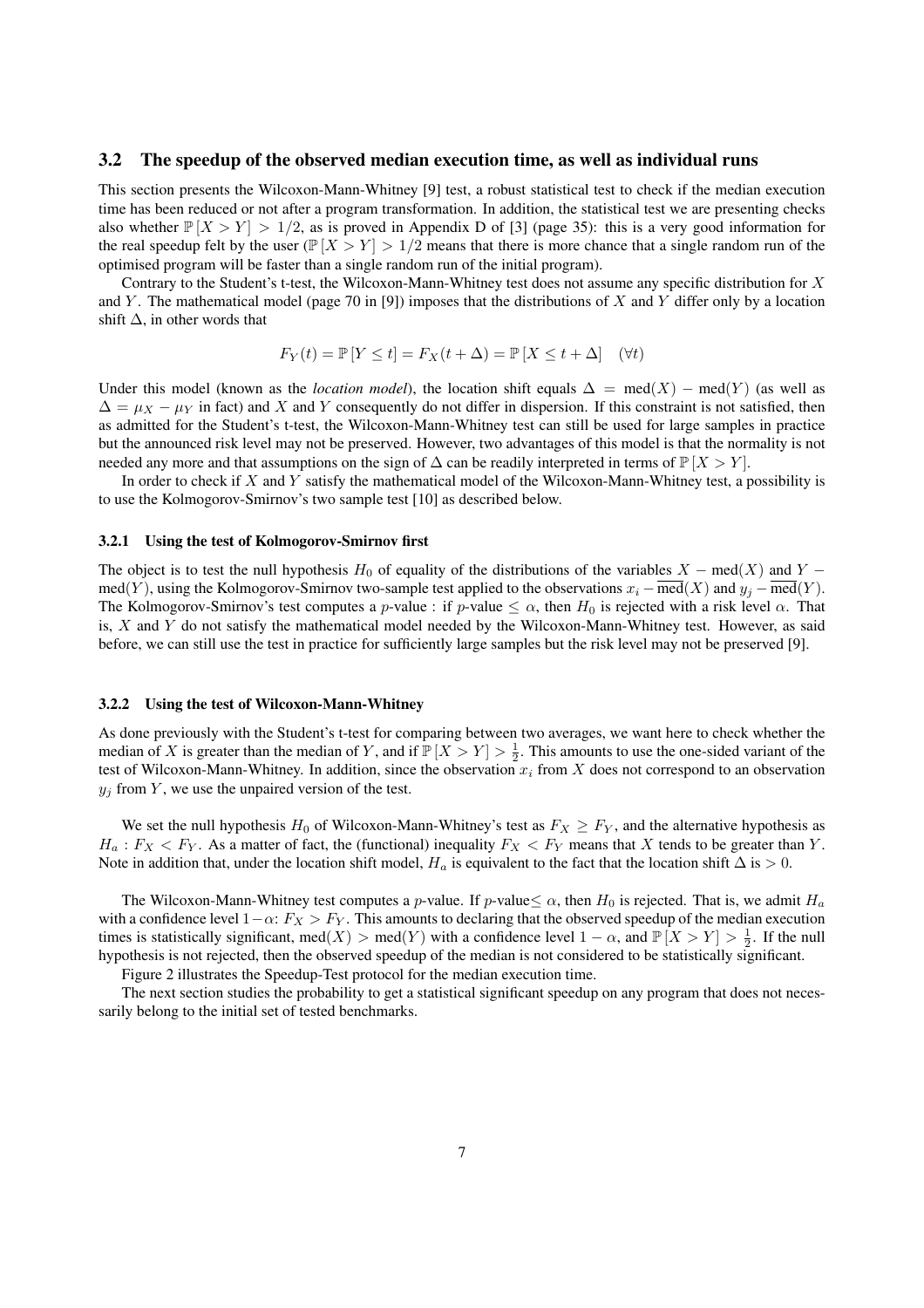

Figure 2: The Speedup Test for the Median Execution Time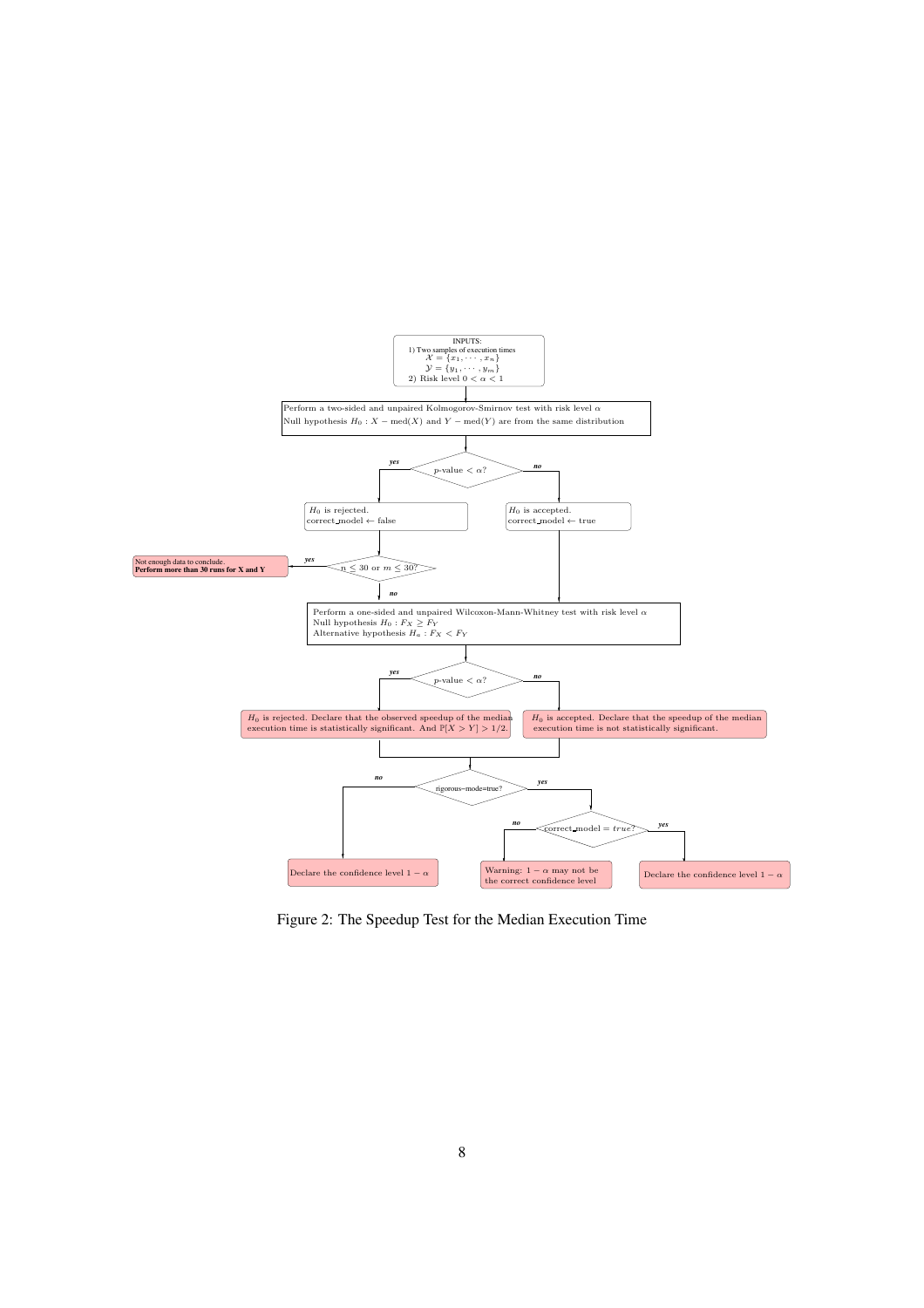# 4 Evaluating the proportion of accelerated benchmarks by a confidence interval

Computing the overall performance gain or speedup for a sample of  $b$  programs does not allow to estimate the quality nor the efficiency of the code optimisation technique. In fact, within the b programs, only a fraction of  $a$  benchmarks have got a speedup, and  $b - a$  programs have got a slowdown. In this section, we want to analyse the probability p to get a statistically significant speedup if we apply a code transformation. If we consider a sample of b programs only, one could say that the chance to observe a speedup is  $\frac{a}{b}$ . But this computed chance  $\frac{a}{b}$  is observed on a sample of b programs only. So what is the confidence interval of p? The following paragraphs answers this question.

In probability theory, we can study the random event  $\{$  The program is accelerated with the code optimisation under study}. This event has two possible values, true or false. So it can be represented by a Bernoulli variable. In order to make correct statistics, it is very important that the initial set of b benchmarks must be selected randomly from a huge database of representative benchmarks. If the set of b benchmarks are selected manually and not randomly, then there is a bias in the sample and the statistics we compute in this section are wrong. For instance, if the set of b programs are retrieved from a well known benchmarks (SPEC or others), then they cannot be considered as sufficiently random, because wekk known benchmarks have been selected manually by a group of people, not selected randomly from a huge database of programs.

If we select randomly a sample of  $b$  representative programs as a sample of benchmarks, we can measure the chance of getting the fraction of accelerated programs as  $\frac{a}{b}$ . The higher this proportion is, the better the quality of the code optimisation would be. In fact, we want to evaluate whether the code optimisation technique is beneficial for a large fraction of programs. The proportion  $C = \frac{a}{b}$  has been observed on a sample of b programs only. There are many techniques for estimating the confidence interval for p (with a risk level  $\alpha$ ).

The simplest and most commonly used formula relies on approximating the binomial distribution with a normal distribution. In this situation, the confidence interval is given by the equation  $C \neq r$ , where

$$
r = z_{1-\alpha/2} \times \sqrt{\frac{C(1-C)}{b}}
$$

In other words, the confidence interval of the proportion is equal to  $[C - r, C + r]$ . Here,  $z_{1-\alpha/2}$  represents the value of the quartile of order  $1 - \alpha/2$  of the standard normal distribution ( $\mathbb{P}[N(0,1) > z] = \frac{\alpha}{2}$ ). This value is available in a known precomputed table and in many softwares (Table A.2 in [5]). We should notice that the previous formula of the confidence interval of the proportion C is accurate only when the value of C are not too close from 0 or 1. A frequently cited rule of thumb is that the normal approximation works well as long as  $a - \frac{a^2}{b} > 5$ , as indicated for instance in [6] (Section 2.7.2). However, in a recent contribution [11], that condition was discussed and criticised. The general subject of choosing appropriate sample size which ensures an accurate normal approximation, was discussed in chapter VII 4, example (h) of the reference book [12].

When the approximation of the binomial distribution with a normal one is not accurate, other techniques may be used, that will not be presented here. The R software has an implemented function that computes the confidence interval of a proportion based on the normal approximation of a binomial distribution, see the example below.

**Example (done with R) 1** *Having*  $b = 30$  *benchmarks selected randomly from a huge set of representative benchmarks, we obtained a speedup on only* a = 17 *cases. We want to compute the confidence interval for* p *around the proportion C=17/30=0.5666 with a risk level equal to*  $\alpha = 0.1 = 10\%$ *. We easily estimate the confidence interval of* C *using the R software as follows.*

```
> prop.test(17, 30, conf.level=0.90)
90 percent confidence interval:
0.4027157 0.7184049
```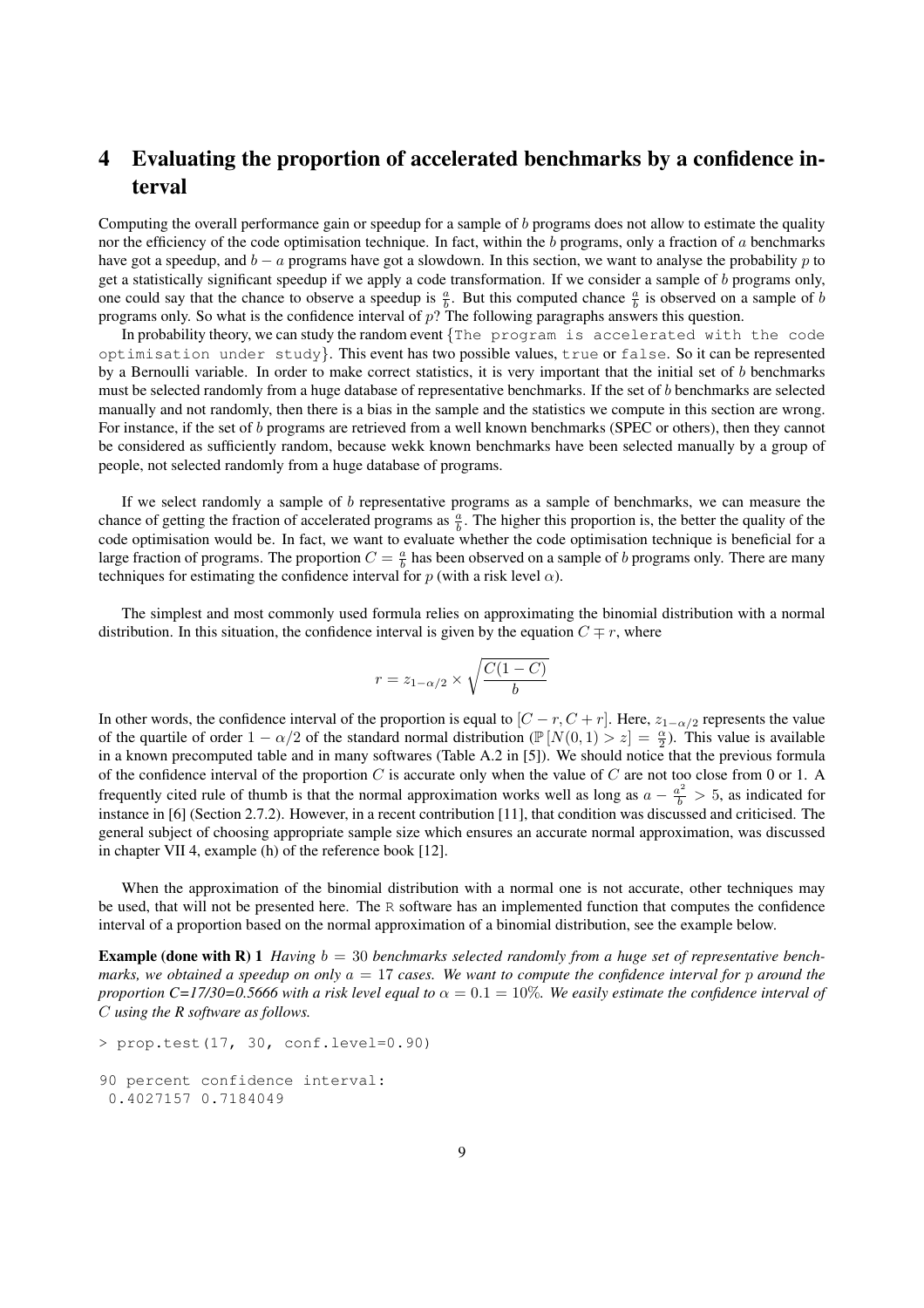Since  $a - \frac{a^2}{b} = 17 - \frac{17^2}{30} = 7.37 > 5$ , the computed confidence interval of the proportion is accurate. Note that this *confidence interval is invalid if the initial set of* b = 30 *benchmarks was not randomly selected among a huge number of representative benchmarks.*

The above test allows us to say that we have  $90\%$  of chance that the proportion of accelerated programs is between 40.27% and 71.87%. If this interval is too wide for the purpose of the study, we can reduce the confidence level as a first straightforward solution. For instance, if I consider  $\alpha = 50\%$ , the confidence interval of the proportion becomes [49.84%, 64.23%].

The next formula<sup>[5]</sup> gives the minimal number b of benchmarks to be selected randomly if we want to estimate the proportion confidence interval with a precision equal to  $r\%$  with a risk level  $\alpha$ :

$$
b \ge (z_{1-\alpha/2})^2 \times \frac{C(1-C)}{r^2}
$$

**Example (done with R) 2** In the previous example, we have got an initial proportion equal to  $C = 17/30 = 0.5666$ . If we want to estimate the confidence interval with a precision equal to 5% with a risk level of 5%, we put  $r = 0.05$ and we read in the quartiles tables  $z_{1-0.05/2} = z_{0.975} = 1.960$ . The minimal number of benchmarks to observe is then equal to:  $b \ge 1.960^2 \times \frac{0.566 \times (1-0.566)}{0.05^2} = 377.46$ . We need to randomly select 378 benchmarks in order to assert *that we have a chance of 95% that the proportions of accelerated programs are in the interval*  $0.566 \pm 5\%$ *.* 

## 5 The Speedup-Test software

The performance evaluation methodology described in this article has been implemented and automated in a software called SpeedupTest. It is a command line software that works on the shell: the user specifies a configuration file, then the software reads the data, checks if the observed speedups are statistically significant and prints full reports. SpeedupTest is based on  $R$  [13], it is available as a free software in [3]. The programming language is a script (R and bash), so the code itself is portable across multiple operating systems and hardware platforms. We have tested it successfully on linux, unix and mac OS environments (other platforms may be used).

The input of the software is composed of:

- A unique configuration file in CSV format: it contains a line per benchmark under study. For each benchmark, the user has to specify the file name of the initial set of performances observations ( $\mathcal X$  sample) and the optimised performances ( $Y$  sample). Optionally, a weight ( $W(C)$ ) and a confidence level can be defined individually per benchmark or globally for all benchmarks. It is possible to ask SpeedupTest to compute the highest confidence level per benchmark to declare statistical significance of speedups.
- For each benchmark (two code versions), the collected observed performance data has to be saved in two distinct raw text files: a file for the  $\chi$  sample and another for the  $\chi$  sample.

The reason why we splitted the input into multiple files is to simplify the configuration of data analysis. Thanks to our choice, making multiple performance comparisons require modifications in the CSV configuration file only, the input data files remain inchanged.

SpeedupTest accepts some optional parameters in the command line, such as a global confidence level (to be applied to all benchmarks), weights to be applied on benchmarks and required precision for confidence intervals (not detailed in this article but explained in [3]).

The output of the software is composed of four distinct files:

- 1. A global report that prints the overall speedups and gains of all the benchmarks.
- 2. A file that details the individual speedup per benchmark, its confidence level and its statistical significance.
- 3. A warning file that explains for some benchmark why the observed speedup is not statistically significant.
- 4. An error file that prints any misbehaviour of the software (for debugging purpose).

The user manual of the software, sample data and demos are present in [3]. The next section presents an experimental use of the software. The next section presents our implementation of the performance evaluation methodology.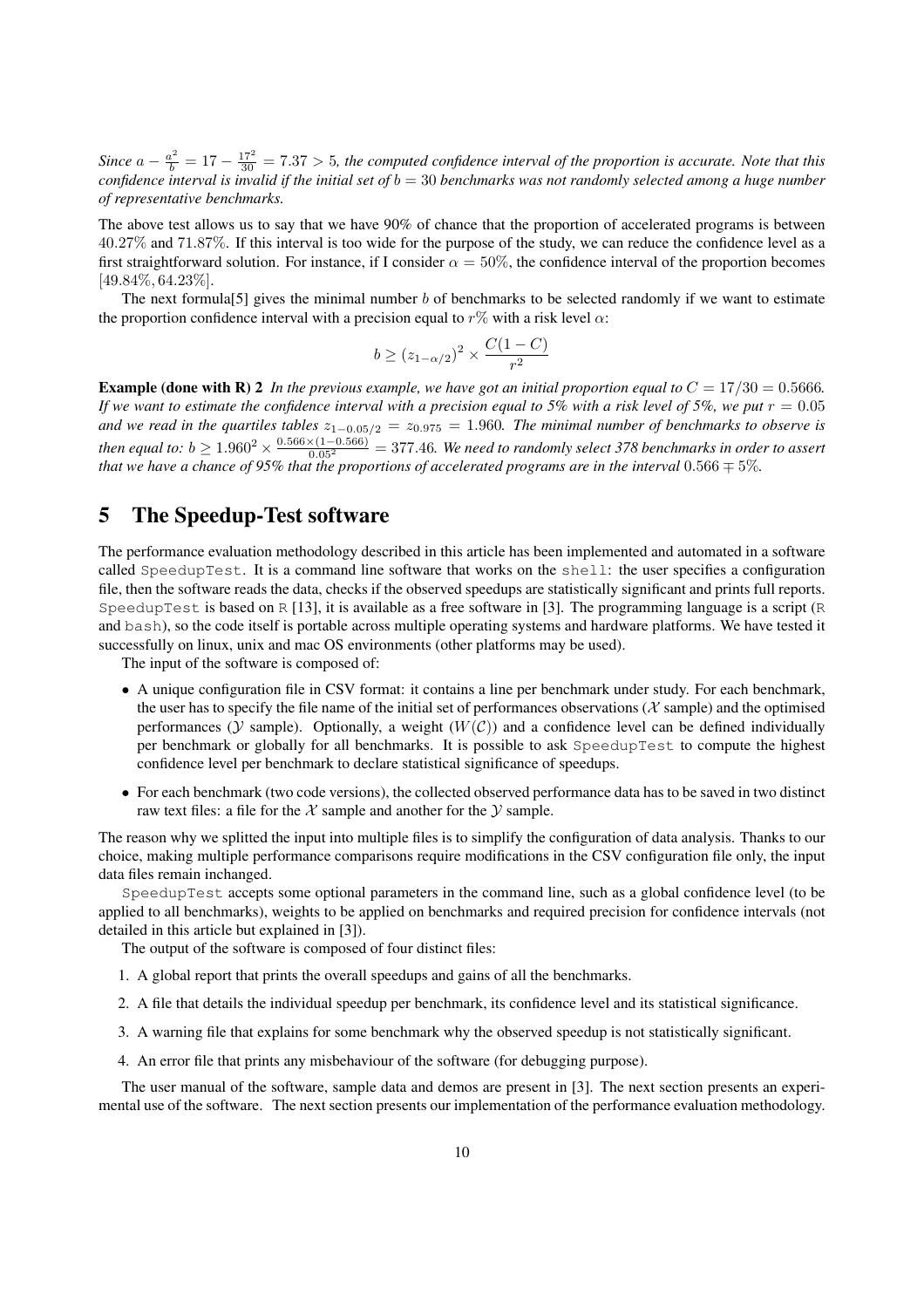## 6 Experiments and applications

Let first describe the set of program benchmarks, their source codes are written in C and Fortran:

- 1. SPEC CPU 2006: a set of 17 sequential applications. They are executed using the standard ref data input.
- 2. SPEC OMP 2001: a set of 9 parallel OpenMP applications. Each application can be run in a sequential mode, or in a parallel mode with 1, 2, 4, 6 or 8 threads respectively. They are executed using the standard  $\pm$  rain data input.

In our experiences, we consider that all the benchmarks have equal weight  $(\forall k, W(C_k) = 1)$ . The binaries of the above benchmarks have been generated using two distinct compilers of equivalent release date: gcc 4.1.3 and Intel icc 11.0. These compiler versions were the ones available when our experimental studies have been done. Newer compiler versions may be available currently and in the future. Other compilers may be used. For instance, a typical future work would be to make a fair performance comparison between multiple parallelising compilers. Please note that our experiments have no influence on the statistical methodology we describe, since we base our work on mathematics not on experimental performance data. Any performance data can be analysed, the versions of the tools that are used to log performance data have no incidence on the theory behind.

We experimented multiple levels (compiler flags and options) of code optimisations done by both compilers. Our experiments have been conducted on a Linux workstation (Intel Core 2, two quad-core Xeon processors, 2.33 GHz.). For each binary version, we repeated the execution of the benchmark 31 times and recorded the measurement. For a complete description of the experimental setup and environment used to collect the performance data, please refer to [1]. The data are released publicly in [3]. This section is more related on analysing the data than on the way they have been collected. Next, we describe three possible applications of the SpeedupTest software. Note that applying the SpeedupTest in every section below requires less than 2 seconds of computation on a MacBook pro (2.53 GHz Intel Core 2 Duo).

The next section provides an initial set of experiments that compare between the performance of different compiler flags.

#### 6.1 Comparing between the performances of compiler optimisation levels

We consider the set of SPEC CPU 2006 (17 programs). Every source code is compiled using gcc 4.1.3 with three compiler optimisation flags: -O0 (no optimisation), -O1 (basic optimisations) and -O3 (aggressive optimisations). That is, we generate three different binaries per benchmark. We want to test if the optimisation levels -01 and -03 are really efficient compared to -O0. This amount to consider 34 couples of comparisons: for every benchmark, we compare the performance of the binary generated by  $-01$  vs.  $-00$  and the one generated by  $-03$  vs.  $-00$ .

The observed performances of the benchmarks reported by the tool are:

```
Overall gain (ExecutionTime=mean) = 0.464
Overall speedup (ExecutionTime=mean) = 1.865
Overall gain (ExecutionTime=median) = 0.464
Overall speedup (ExecutionTime=median) = 1.865
```
The overall observed gain and speedups are identical here because in this set of experiments, the observed median and mean execution times of every benchmark were almost identical (with three digits of precision). Such observations advocate that the binaries generated thanks to optimisation levels  $-01$  and  $-03$  are really efficient compared to  $-00$ . In order to be confident for such conclusion, we need to rely on the statistical significance of the individual speedups per benchmarks (for both median and average execution times). They have all been accepted with a confidence level equal to 95%, *i.e*, with a risk level of 5%. Our conclusions remain the same even if reduce the confidence level to 1%, , *i.e;* with a risk level of 99%.

The tool also computes the following information: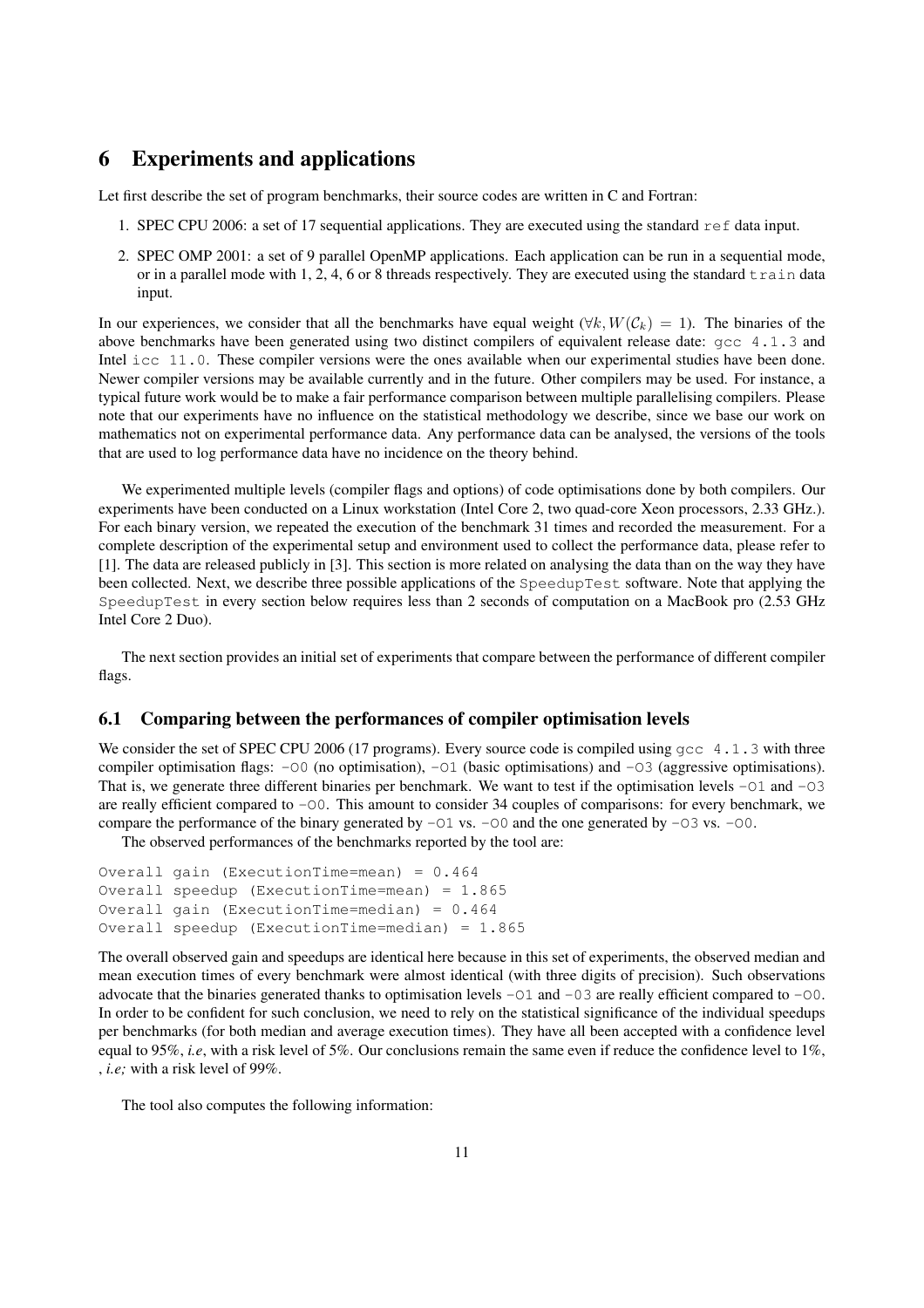```
The observed proportion of accelerated benchmarks (speedup of the mean)
    a/b = 34/34 = 1The confidence level for computing proportion confidence interval is 0.9.
Proportion confidence interval (speedup of the mean) = [0.901; 1]Warning: this confidence interval of the proportion may not be accurate because
          the validity condition {a(1-a/b)>5} is not satisfied.
```
Here the tool says that the probability that the compiler optimisation option  $-03$  would produce a speedup (versus -O1) of the mean execution time belongs to the interval [0.901; 1]. However, as noted by the tool, this confidence interval may not be accurate because the validity condition  $a - \frac{a^2}{b} > 5$  is not satisfied. Remind that the computed confidence interval of the proportion is invalid if  $b$  the experimented set of benchmarks is not randomly selected among a huge number of representative benchmarks. Since we experimented selected benchmarks from SPEC CPU 2006, this condition is not satisfied so we cannot advocate for the precision of the confidence interval.

Instead of analysing the speedups obtained by compiler flags, someone could obtain speedups by lauching parallel threads. The next section studies this aspect.

#### 6.2 Testing the performances of parallel executions of OpenMP applications

In this section, we investigate the efficiency of a parallel execution against a sequential one. We consider the set of 9 SPEC OMP 2001 applications. Every application is executed with 1, 2, 4, 6 and 8 threads respectively. We compare every version to the sequential code (no threads). The binaries have been generated with the Intel  $\text{icc } 11.0$  compiler using the flag  $-03$ . So we have to conduct a comparison between 45 couples of benchmarks.

The observed performances of the benchmarks reported by the tool are:

```
Overall gain (ExecutionTime=mean) = 0.441
Overall speedup (ExecutionTime=mean) = 1.79
Overall gain (ExecutionTime=median) = 0.443
Overall speedup (ExecutionTime=median) = 1.797
```
These overall performance metrics clearly advocate that a parallel execution of the application is faster than a sequential execution. However, by analysing the statistical significance of the individual speedups with a risk level of 5%, we find that:

- As expected, none of the single threaded versions of the code was faster than the sequential version: this is because a sequential version has no thread overhead, the compiler is able to better optimise the sequential code compared to the single threaded code.
- Strange enough, the speedup of the average and median execution times has been rejected in 5 cases (with 2 threads or more). In other words, the parallel version of the code in 5 cases is not faster (in average and median) than the sequential code.

Our conclusions remains the same if we increase the risk level to 20% or if we use the  $qcc$  4.1.3 compiler instead of icc 11.0.

The tool also computes the following information:

```
The observed proportion of accelerated benchmarks (speedup of the mean)
         a/b = 31/45 = 0.689The confidence level for computing proportion confidence interval is 0.95.
Proportion confidence interval (speedup of the mean) = [0.532; 0.814]
The minimal needed number of randomly selected benchmarks is 330
         (in order to have a precision r=0.05).
```
Here the tool says that: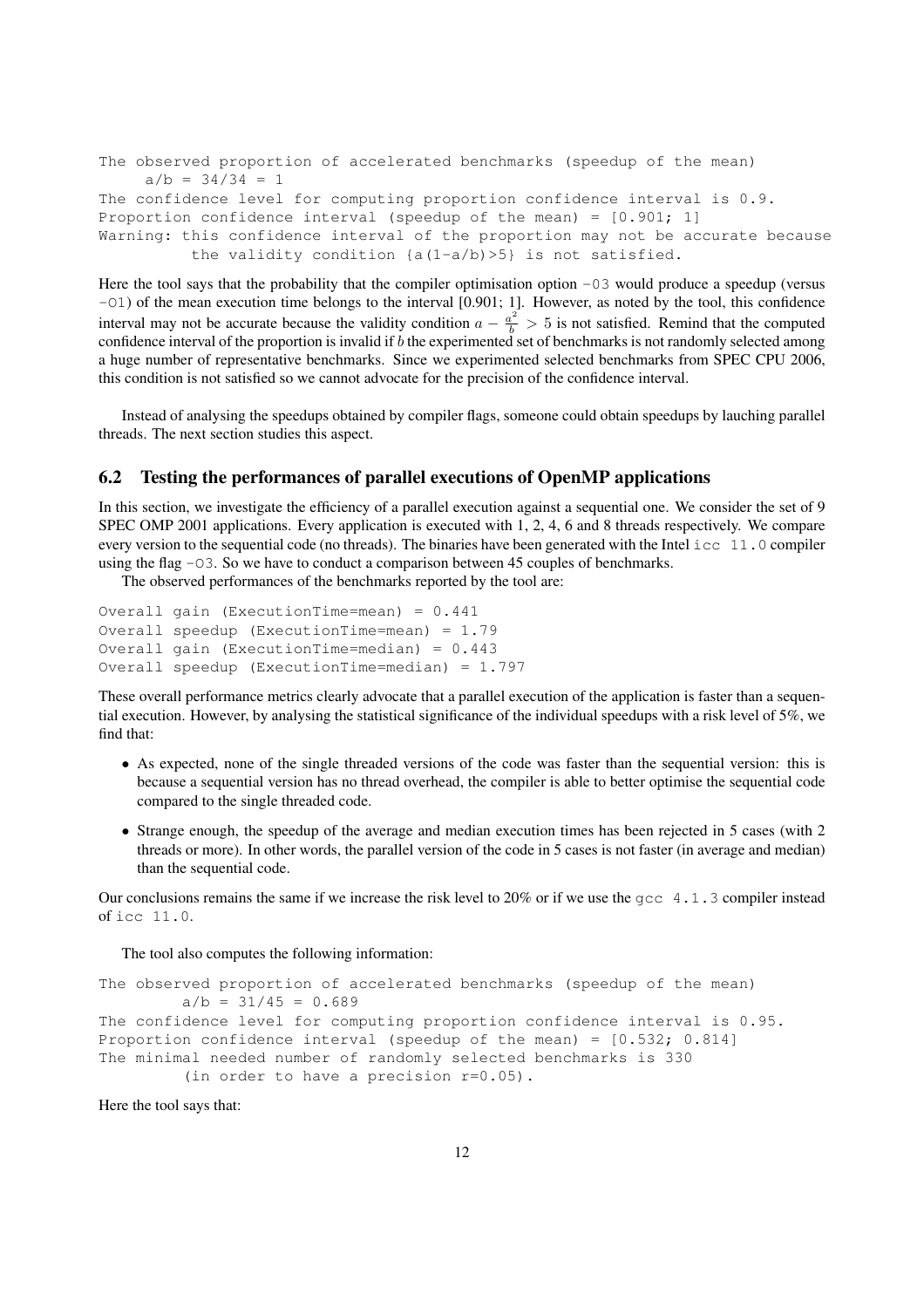- 1. The probability that a parallel version of an OpenMP application would produce a speedup (of the average execution time) against the sequential version belongs to the interval [0.532; 0.814];
- 2. If this probability confidence interval is not tight enough, and if the user requires a confidence interval with a precision of  $r = 5\%$ , then the user has to make experiments on a minimal number of randomly selected benchmarks  $b = 330$ !

Let us now make a statistical comparison between the program performance obtained by two distinct compilers. That is, we want to check the if icc 11.0 produces more efficient codes compared to  $qcc$  4.1.3.

#### 6.3 Comparing between the efficiency of two compilers

In this last section of performance evaluation, we want to answer the question: which compiler between  $qcc$  4.1.3 and Intel icc 11.0 is the *best* on an Intel Dell workstation ? Both compilers have similar release date and are both tested with aggressive code optimisation level -O3.

A compiler or a computer architecture expert would say, clearly, the Intel icc 11.0 compiler would generate faster codes anyway. The reason is that  $qcc$  4.1.3 is a free general purpose compiler that is designed for almost all processor architectures, while icc 11.0 is a commercial compiler designed for intel processors only: the code optimisations of  $\text{icc } 11.0$  are specially focused for the workstation on which the experiments have been conducted, while gcc 4.1.3 has less focus on Intel processors.

The experiments have been conducted using the set of 9 SPEC OMP 2001 applications. Every application is executed in a sequential mode (without thread), or in parallel mode (with 1, 2, 4, 6 and 8 threads respectively). We compare between the performances of the binaries generated by icc 11.0 versus the ones generated by  $qcc$  4.1.3. So we make a comparison between 54 couples.

The observed performances of the benchmarks reported by the tool are:

```
Overall gain (ExecutionTime=mean) = 0.14
Overall speedup (ExecutionTime=mean) = 1.162
Overall gain (ExecutionTime=median) = 0.137
Overall speedup (ExecutionTime=median) = 1.158
```
These overall performance metrics clearly advocate that  $\text{icc } 11.0$  generated faster codes than  $\text{qcc } 4.1.3$ . However, by analysing the statistical significance of the individual speedups, we find that:

- With a risk level of 5%, the speedup of the average execution time is rejected in 14 cases among 54. If the risk is increased to 20%, the number of rejections decreases to 13 cases. With a risk of 99%, the number of rejections decreases to 11 cases.
- With a risk level of 5%, the speedup of the median execution time is rejected in 13 cases among 54. If the risk is increased to 20%, the number of rejections decreases to 12 cases. With a risk of 99%, the number of rejections remains as 12 cases among 54.

Here we can conclude that the efficiency of the gcc 4.1.3 compiler is not as bad as thought, but is still under the level of efficiency of a commercial compiler like icc 11.0 compiler.

The tool also computes the following information:

```
The observed proportion of accelerated benchmarks (speedup of the median)
       a/b = 41/54 = 0.759The confidence level for computing proportion confidence interval is 0.95.
Proportion confidence interval (speedup of the median) = [0.621; 0.861]
The minimal needed number of randomly selected benchmarks is 281
        (in order to have a precision r=0.05).
```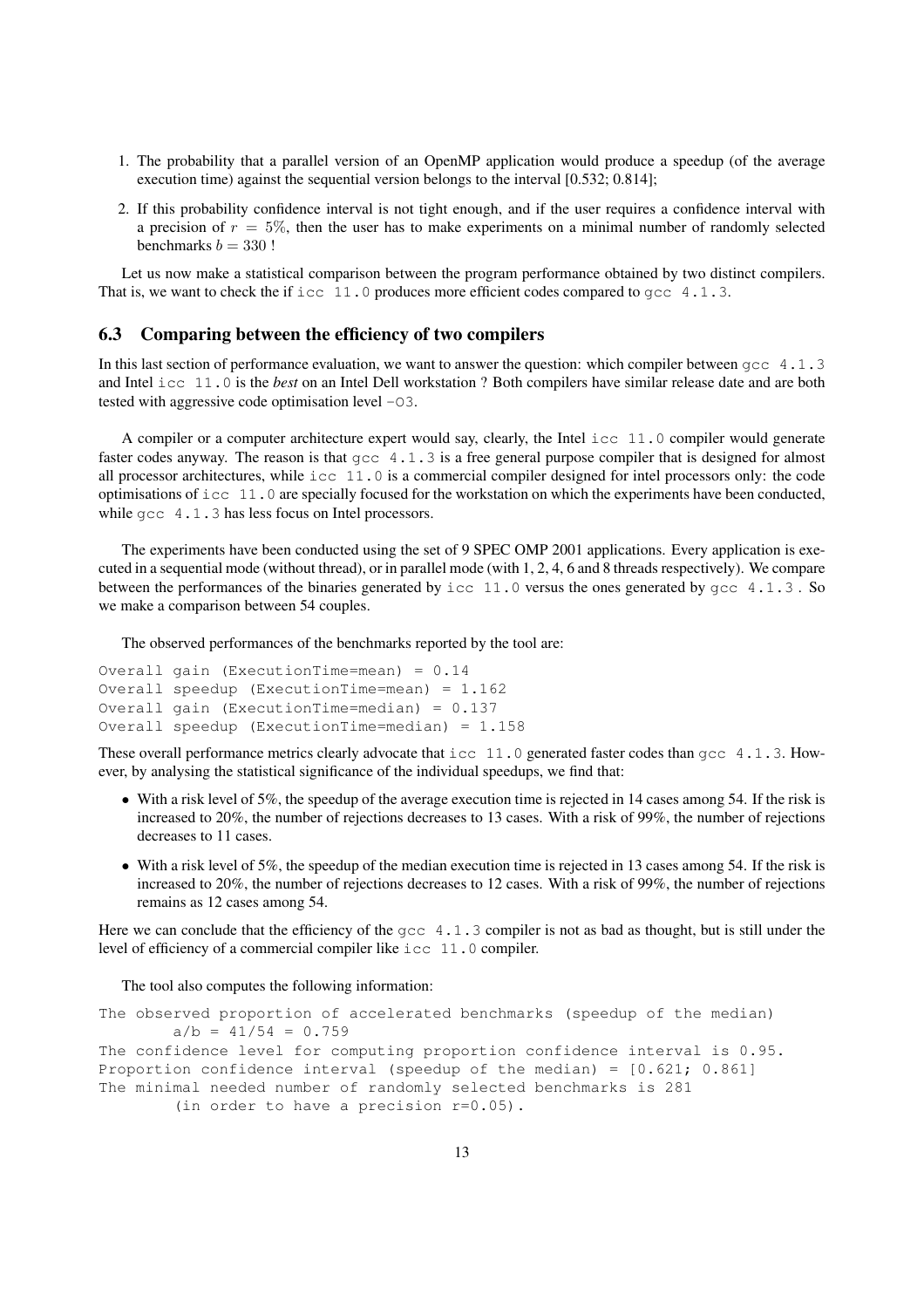| Benchmark family                                                           | Average execution times | Median execution times |
|----------------------------------------------------------------------------|-------------------------|------------------------|
| SPEC CPU 2006 (icc, 34 pairs) (icc) $\begin{pmatrix} 0 \\ 0 \end{pmatrix}$ |                         |                        |
| SPEC OMP $(icc, 45 \text{ pairs})$                                         | 14                      | 14                     |
| SPEC OMP $(\text{qcc}, 45 \text{ pairs})$                                  |                         | 14                     |

Table 1: Number of non statistically significant speedups in the tested benchmarks

Here the tool says that:

- 1. The probability that icc 11.0 beats gcc 4.1.3 (produces a speedup of the median execution time) on a randomly selected benchmark belongs to the interval [0.621; 0.861];
- 2. If this probability confidence interval is not tight enough, and if the user requires a confidence interval with a precision of  $r = 5\%$ , then the user has to make experiments on a minimal number of randomly selected benchmarks  $b = 281$ !

#### 6.4 The impact of the SpeedupTest protocol over some observed speedups

In this section, we give a synthesis of our experimental data to show that some observed speedups (that we call "hand made") are not statistically significant. In each benchmark family, we counted the number of non statistically significant speedups among those that are "hand made". Table 1 gives a synthesis. The first column describes the benchmarks family, with the used compiler and the number of observed speedups (pairs of samples). The second column provides the number of non statistically significant speedups of the average execution times. The last column provides the number of non statistically significant speedups of the median execution times.

As observed in the table, we analysed 34 pairs of samples for the SPEC CPU 2006 applications compiled with icc. All the observed speedups are statistically significant. When the program execution times are less stable, such as in the case of SPEC OMP 2006 (as highlighted in [1]), some observed speedups are not statistically significant. For instance, 14 speedups of the average execution times (among 45 observed ones) are not statistically significant (see the third line of Table 1). Also, 13 observed speedups of the median execution times (among 45 observed ones) are not statistically significant (see the last line of Table 1).

# 7 Related work and discussion

#### 7.1 Observing execution times variability

The literature contains some experimental research highlighting that program execution times are sometimes increasingly variable or unstable. In the article of *raced profiles* [14], the performance optimisation system is based on observing the execution times of code fractions (functions, and so on). The mean execution time of such code fraction is analysed thanks to the Student's t-test, aiming to compute a confidence interval for the mean. This previous article does not fix the data input of each code fraction: indeed, the variability of execution times when the data input varies cannot be analysed with the Student's t-test. Simply because when data input varies, the execution time varies inherently based on the algorithmic complexity, and not on the structural hazards.

Program execution times variability has been shown to lead to wrong conclusions if some execution environment parameters are not kept under control [15]. For instance, the experiments on sequential applications reported in [15] show that the size of Unix shell variables and the linking order of object codes both may influence the execution times.

Recently, we published in [1] an empirical study of performance variation in real world benchmarks with fixed data input. Our study concludes three points: 1) The variability of execution times of long running sequential applications (SPEC CPU 2000 and 2006) is marginal. 2) The variability of execution times of long running parallel applications such as SPEC OMP 2001 is important on multicore processors, such variability cannot be neglected. 3) Almost all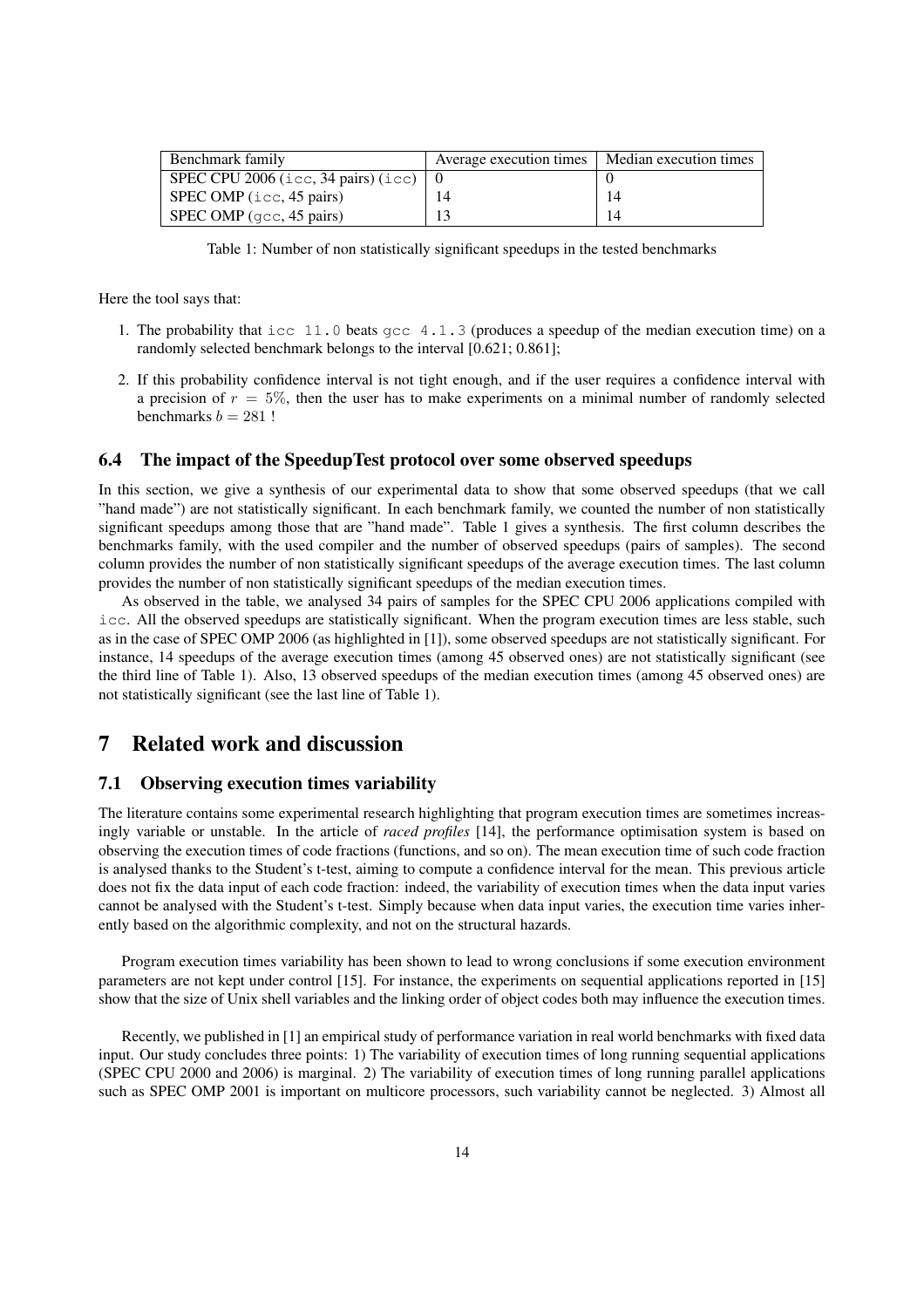the samples of execution times do not follow a Gaussian distribution, which means that the Student's t-test, as well as mean confidence intervals, cannot be applied on small samples.

#### 7.2 Program performance evaluation in presence of variability

In the field of code optimisation and high performance computing, most of the published articles declare observed speedups as defined in Sect. 2. Unfortunately, few studies based on rigourous statistics are really conducted to check if the observations of the code performance improvements are statistically significant or not.

Program performance analysis and optimisation may rely on two well known books that explain digest statistics to our community [5, 8] in an accessible way. These two books are good introductions for doing fair statistics for analysing performance data. Based on these two books, previous work on statistical program performance evaluation have been published [16]. In the later article, the authors rely on the Student's t-test to compare between two average execution times (the two sided version of the student t-test) in order to check if  $\mu_X \neq \mu_Y$ . In our methodology, we improve the previous work in two directions. First, we conduct a *one-sided* Student's t-test to validate that  $\mu_X > \mu_Y$ . Second, we check the normality if small samples and the equivalence of their variances (using the Fisher's F-test) in order to use the classical Student's t-test instead of the Welch's variant.

In addition, we must note that [5, 8, 16] focus on comparing between the mean execution times only. When the program performances have some extrema values (outliers), the mean is not a good performance measure (since the mean is sensitive to outliers). Consequently the median is usually advised for reporting performance numbers (such as for SPEC scores). Consequently, we rely on more academic books on statistics [6, 7, 9] for comparing between two medians. Furthermore, these fundamental books help us to understand mathematically some common mistakes and misunderstanding of statistics that we report in [3].

A limitation of our methodology is that we do not study the variations of the execution times due to changing the program's input. The reason is that the variability of execution times when the data input varies cannot be analysed with the statistical tests as we did. Simply because when the data input varies, the execution time varies inherently based on the algorithmic complexity (intrinsic characteristic of the code), and not based on the structural hazards of the underlying machine. In other words, observing distinct execution times when varying data input of the program cannot be considered as hazard, but as an inherent reaction of the program under analysis.

### 8 Conclusion

The community of program performance evaluation and their optimisation techniques suffer from a lack of rigourous statistical evaluation methodology. This article treats the problem by defining a rigorous statistical protocol allowing to consider the variations of program execution times. The variation of program execution times is not a chaotic phenomena to neglect or to smooth; we should keep it under control and incorporate it inside the statistics.

Compared to [5, 8], the Speedup-Test methodology analyses the median execution time in addition to the average. Contrary to the average, the median is a better performance metric because it is less sensitive to outliers and is more appropriate for skewed distributions: this explains why the SPEC benchmark organisation advocates for it [4]. Summarising the observed execution times of a program with their median also allows to evaluate the chance to have a faster execution time if we do a single run of the application. Such performance metric is closer to the feeling of the users in general. Additionally, the Speedup-Test protocol is more cautious than [5, 8] because it checks the hypothesis on the data distributions before applying statistical tests.

The Speedup-Test methodology analyses the distribution of the observed execution times. For declaring a speedup for the average execution time, we rely on the Student's t-test under the condition that  $X$  and  $Y$  follow a Gaussian distribution (tested with Shapiro-Wilk's test). If not, using the Student's t-test is admitted but the computed risk level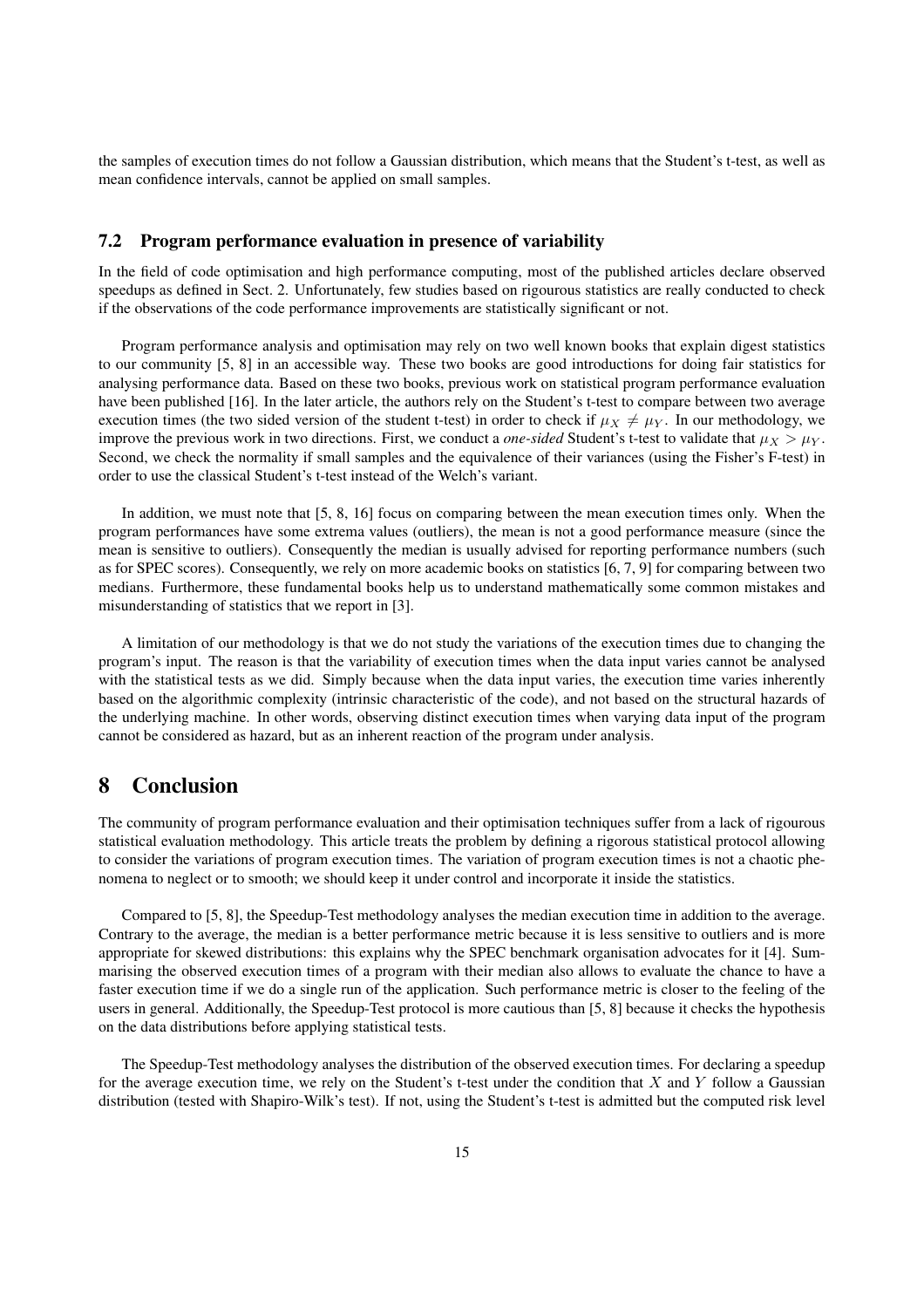$\alpha$  may still be inaccurate if the underlying distributions of X and Y are too far from being normally distributed. For declaring a speedup for the median execution time, we rely on the Wilcoxon-Mann-Whitney's test. Contrary to the Student's t-test, the Wilcoxon-Mann-Whitney's test does not assume any specific distribution of the data, except that it requires that  $X$  and  $Y$  differ only by a shift location (that can be tested with the Kolmogorov-Smirnov's test).

We conclude with a short discussion about the appropriate risk level we should use in practice. Indeed, there is not a unique answer to this crucial question. In each context of code optimisation we may be asked to be more or less confident in the statistics. In the case of hard real time applications, the risk level must be low enough (less than  $5\%$ ) for instance). In the case of soft real time applications (multimedia, mobile phone, GPS, etc.), the risk level can be less than 10%. In the case of desktop applications, the risk level may not be necessarily too low. In any situation, the used risk level must be declared publicly in conjunction with the statistical significance.

### **References**

- [1] Mazouz A, Touati SAA, Barthou D. Study of Variations of Native Program Execution Times on Multi-Core Architectures. *International Workshop on Multi-Core Computing Systems (MuCoCoS)*. IEEE: Krakow, Poland, 2010.
- [2] Hennessy JL, Patterson DA, Goldberg D. *Computer Architecture: A Quantitative Approach*. Morgan Kaufmann, 2002. ISBN-13: 978-1558605961.
- [3] Touati SAA, Worms J, Briais S. The Speedup-Test. *Technical Report*, University of Versailles Saint-Quentin en Yvelines Jan 2010. http://hal.archives-ouvertes.fr/inria-00443839.
- [4] Standard Performance Evaluation Corporation. SPEC CPU 2006. URL http://www.spec.org/.
- [5] Jain R. *The Art of Computer Systems Performance Analysis : Techniques for Experimental Design, Measurement, Simulation, and Modelling*. John Wiley and Sons, inc.: New York, 1991. ISBN-13: 978-0-471-503361.
- [6] Saporta G. *Probabilites, analyse des donn ´ ees et statistique ´* . Editions Technip: Paris, France, 1990. ISBN 978-2- 7108-0814-5.
- [7] Brockwell PJ, Davis RA. *Introduction to Time Series and Forecasting*. Springer, 2002. ISBN-13: 978- 0387953519.
- [8] Lilja DJ. *Measuring Computer Performance: A Practitioner's Guide*. Cambridge University Press, 2000. ISBN-13: 978-0521641050.
- [9] Hollander M, Wolfe DA. *Nonparametric Statistical Methods*. Wiley-Interscience, 1973. ISBN-13 978-0-471- 190455.
- [10] Conover WJ. *Practical Nonparametric Statistics*. John Wiley: New York, 1971. ISBN-13: 978-0-521-646703.
- [11] Brown LD, Cai T, DasGupta A. Interval Estimation for a Binomial Proportion. *Statistical Science* 2001; 16(2):101–133. With comments and a rejoinder by the authors.
- [12] Feller W. *An introduction to probability theory and its applications*, vol. 1. John Wiley and Sons, Inc., 1968. Third edition, "ISBN-13:978-0471257080".
- [13] Team RDC. *R: A Language and Environment for Statistical Computing*. 2008.
- [14] Leather H, O'Boyle M, Worton B. Raced Profiles: Efficient Selection of Competing Compiler Optimizations. *Conference on Languages, Compilers, and Tools for Embedded Systems (LCTES '09)*, ACM SIG-PLAN/SIGBED, 2009.